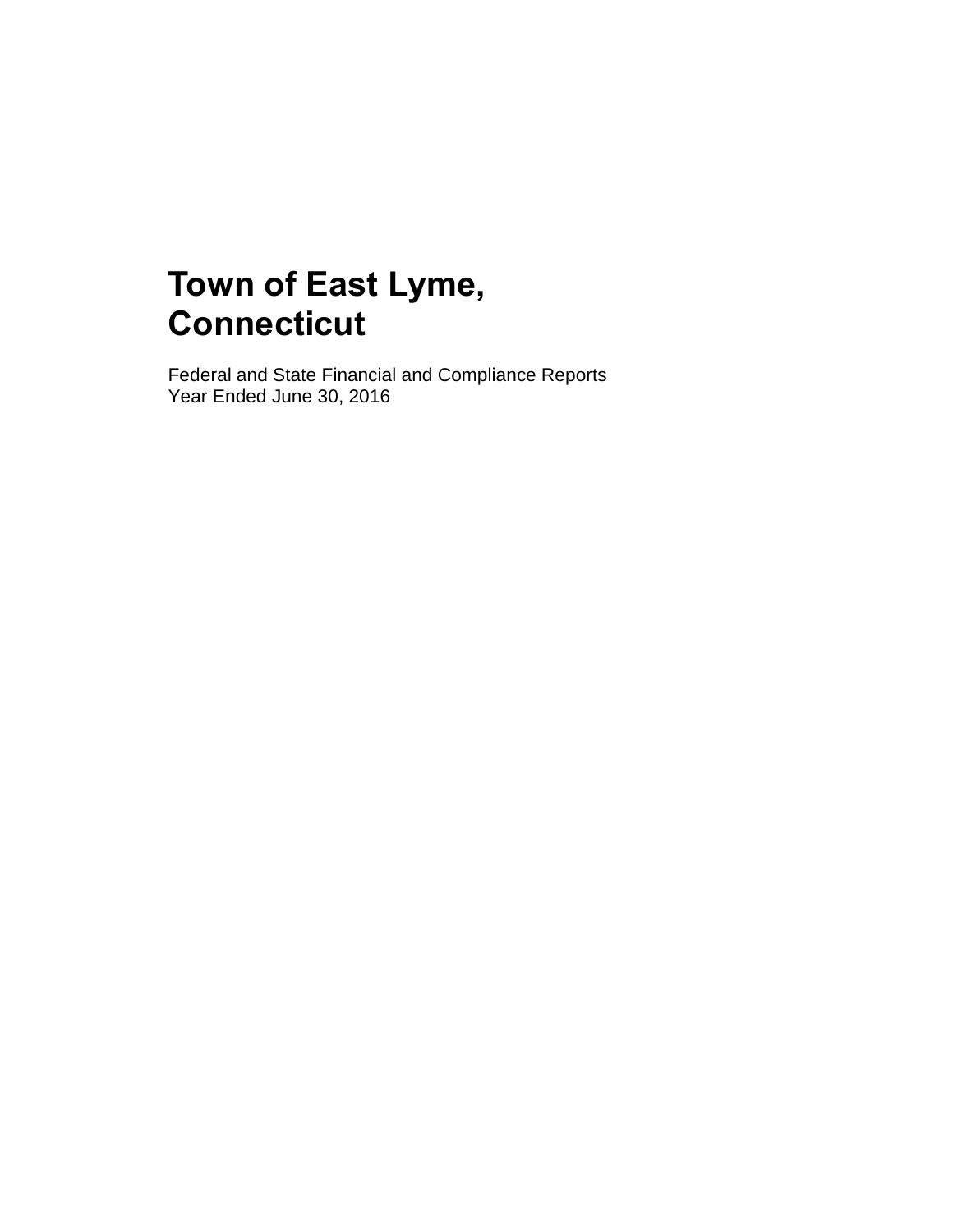# **Contents**

| Reports Required by the Federal Single Audit Act and Uniform Guidance                   |           |
|-----------------------------------------------------------------------------------------|-----------|
| Report on compliance for each major federal program; report on internal control over    |           |
| compliance; and report on schedule of expenditures of federal awards required by the    |           |
| Uniform Guidance                                                                        | $1 - 2$   |
| Schedule of expenditures of federal awards                                              | $3 - 4$   |
|                                                                                         |           |
| Notes to schedule of expenditures of federal awards                                     | 5         |
| Schedule of findings and questioned costs                                               | $6 - 8$   |
| Summary of prior year audit findings                                                    | 9         |
|                                                                                         |           |
| <b>Reports Required by Government Auditing Standards</b>                                |           |
| Report on internal control over financial reporting and on compliance and other matters |           |
| based on an audit of financial statements performed in accordance with Government       |           |
| <b>Auditing Standards</b>                                                               | $10 - 11$ |
|                                                                                         |           |
| <b>Report Required by the State Single Audit Act</b>                                    |           |
| Report on compliance for each major state program; report on internal control over      |           |
| compliance; and report on the schedule of expenditures of state financial assistance    |           |
| required by the state single audit act                                                  | $12 - 13$ |
| Schedule of expenditures of state financial assistance                                  | $14 - 15$ |
| Notes to schedule of expenditures of state financial assistance                         | 16        |
|                                                                                         |           |
| Schedule of state single audit compliance findings and questioned costs                 | 17        |
| Summary of prior year state financial assistance audit findings                         | 18        |
| Town of East Lyme, Connecticut corrective action plan                                   | 19        |
|                                                                                         |           |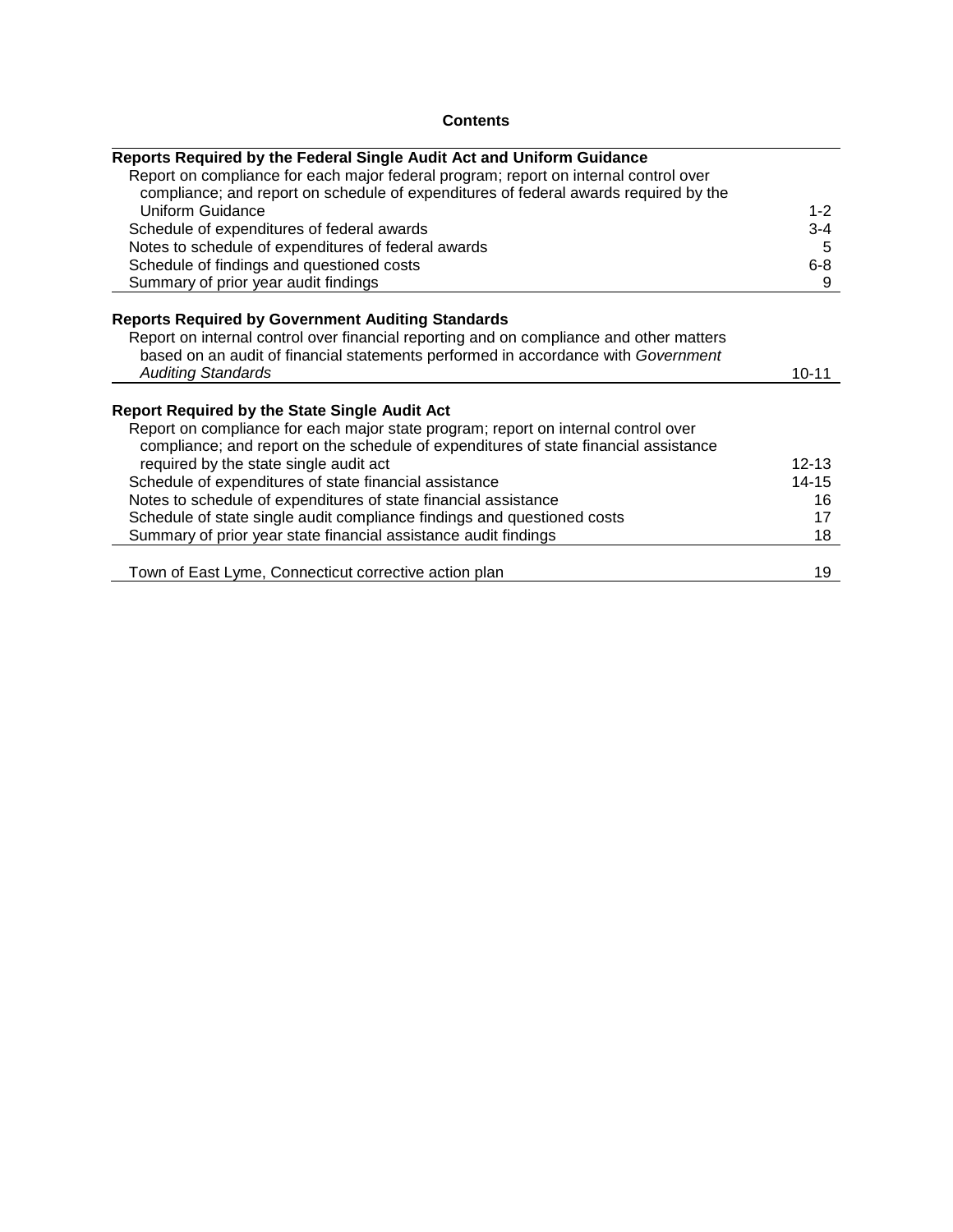

**RSM US LLP** 

# **Report on Compliance for Each Major Federal Program; Report on Internal Control Over Compliance; and Report on Schedule of Expenditures of Federal Awards Required by the Uniform Guidance**

#### **Independent Auditor's Report**

To the Board of Finance Town of East Lyme, Connecticut

#### **Report on Compliance for Each Major Federal Program**

We have audited Town of East Lyme, Connecticut's (the Town) compliance with the types of compliance requirements described in the *OMB Compliance Supplement* that could have a direct and material effect on each of the Town's major federal programs for the year ended June 30, 2016. The Town's major federal programs are identified in the summary of auditor's results section of the accompanying schedule of findings and questioned costs.

#### **Management's Responsibility**

Management is responsible for compliance with the federal statutes, regulations, and the terms and conditions of its federal awards applicable to its federal programs.

#### **Auditor's Responsibility**

Our responsibility is to express an opinion on compliance for each of the Town's major federal programs based on our audit of the types of compliance requirements referred to above. We conducted our audit of compliance in accordance with auditing standards generally accepted in the United States of America; the standards applicable to financial audits contained in *Government Auditing Standards*, issued by the Comptroller General of the United States; and the audit requirements of Title 2 U.S. *Code of Federal Regulations* Part 200, *Uniform Administrative Requirements, Cost Principles, and Audit Requirements for Federal Awards* (Uniform Guidance). Those standards and the Uniform Guidance require that we plan and perform the audit to obtain reasonable assurance about whether noncompliance with the types of compliance requirements referred to above that could have a direct and material effect on a major federal program occurred. An audit includes examining, on a test basis, evidence about the Town's compliance with those requirements and performing such other procedures as we considered necessary in the circumstances.

We believe that our audit provides a reasonable basis for our opinion on compliance for each major federal program. However, our audit does not provide a legal determination of the Town's compliance.

# **Opinion on Each Major Federal Program**

In our opinion, the Town complied, in all material respects, with the types of compliance requirements referred to above that could have a direct and material effect on each of its major federal programs for the year ended June 30, 2016.

THE POWER OF BEING UNDERSTOOD AUDIT | TAX | CONSULTING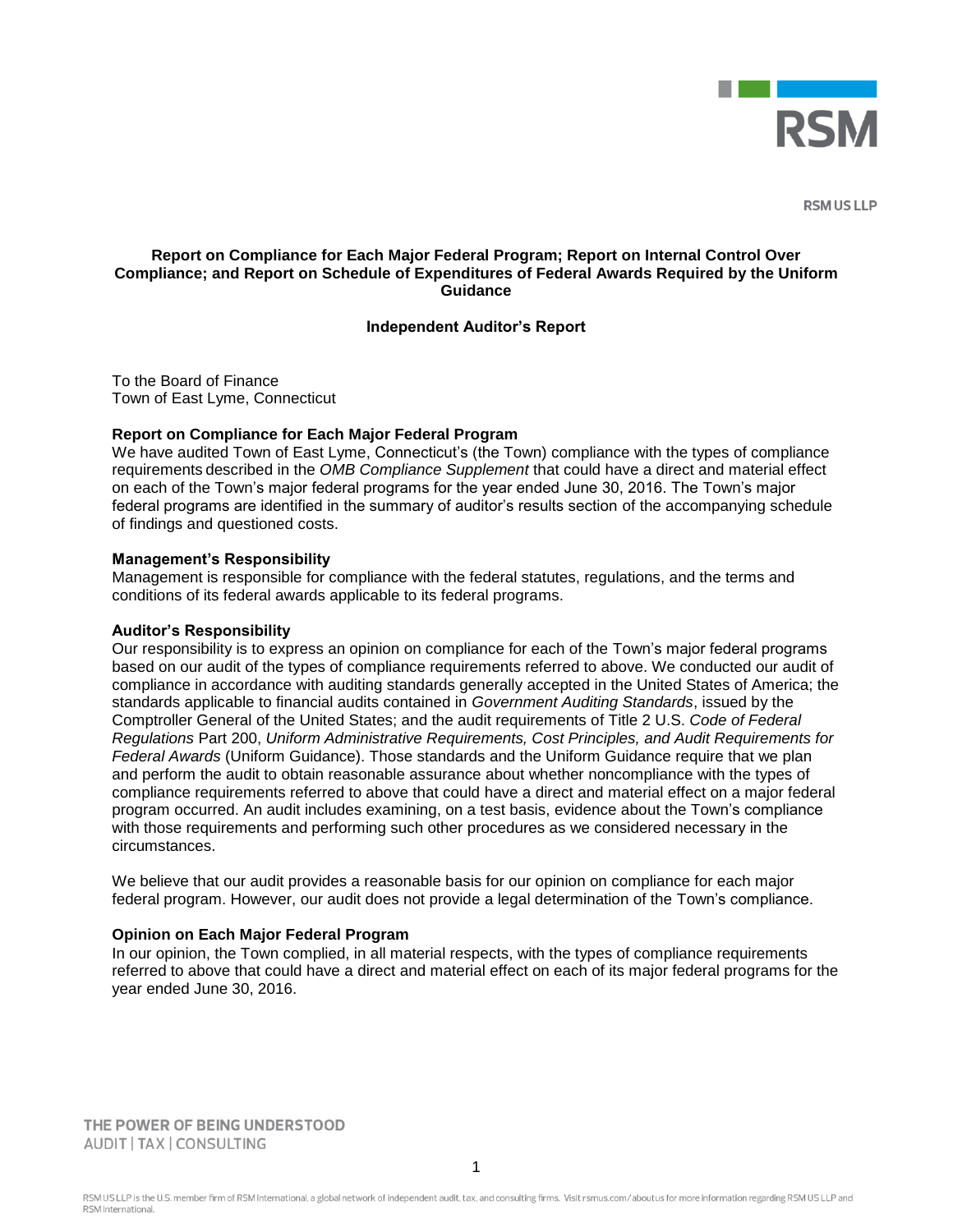#### **Report on Internal Control Over Compliance**

Management of the Town is responsible for establishing and maintaining effective internal control over compliance with the types of compliance requirements referred to above. In planning and performing our audit of compliance, we considered the Town's internal control over compliance with the types of requirements that could have a direct and material effect on each major federal program to determine the auditing procedures that are appropriate in the circumstances for the purpose of expressing an opinion on compliance for each major federal program and to test and report on internal control over compliance in accordance with the Uniform Guidance, but not for the purpose of expressing an opinion on the effectiveness of internal control over compliance. Accordingly, we do not express an opinion on the effectiveness of the Town's internal control over compliance.

A *deficiency in internal control over compliance* exists when the design or operation of a control over compliance does not allow management or employees, in the normal course of performing their assigned functions, to prevent, or detect and correct, noncompliance with a type of compliance requirement of a federal program on a timely basis. A *material weakness in internal control over compliance* is a deficiency, or combination of deficiencies, in internal control over compliance, such that there is a reasonable possibility that material noncompliance with a type of compliance requirement of a federal program will not be prevented, or detected and corrected, on a timely basis. A *significant deficiency in internal control over compliance* is a deficiency, or a combination of deficiencies, in internal control over compliance with a type of compliance requirement of a federal program that is less severe than a material weakness in internal control over compliance, yet important enough to merit attention by those charged with governance.

Our consideration of internal control over compliance was for the limited purpose described in the first paragraph of this section and was not designed to identify all deficiencies in internal control over compliance that might be material weaknesses or significant deficiencies. We did not identify any deficiencies in internal control over compliance that we consider to be material weaknesses. However, material weaknesses may exist that have not been identified.

The purpose of this report on internal control over compliance is solely to describe the scope of our testing of internal control over compliance and the results of that testing based on the requirements of the Uniform Guidance. Accordingly, this report is not suitable for any other purpose.

#### **Report on Schedule of Expenditures of Federal Awards Required by the Uniform Guidance**

We have audited the financial statements of the governmental activities, the business-type activities, each major fund, and the aggregate remaining fund information of the Town as of and for the year ended June 30, 2016, and the related notes to the financial statements, which collectively comprise the Town's basic financial statements. We issued our report thereon dated July 14, 2017, which contained unmodified opinions on those financial statements. Our audit was conducted for the purpose of forming opinions on the financial statements that collectively comprise the basic financial statements. The accompanying schedule of expenditures of federal awards is presented for purposes of additional analysis as required by the Uniform Guidance and is not a required part of the basic financial statements. Such information is the responsibility of management and was derived from and relates directly to the underlying accounting and other records used to prepare the basic financial statements. The information has been subjected to the auditing procedures applied in the audit of the financial statements and certain additional procedures, including comparing and reconciling such information directly to the underlying accounting and other records used to prepare the basic financial statements or to the basic financial statements themselves, and other additional procedures in accordance with auditing standards generally accepted in the United States of America. In our opinion, the schedule of expenditure of federal awards is fairly stated in all material respects in relation to the basic financial statements as a whole.

RSM US LLP

New Haven, Connecticut July 14, 2017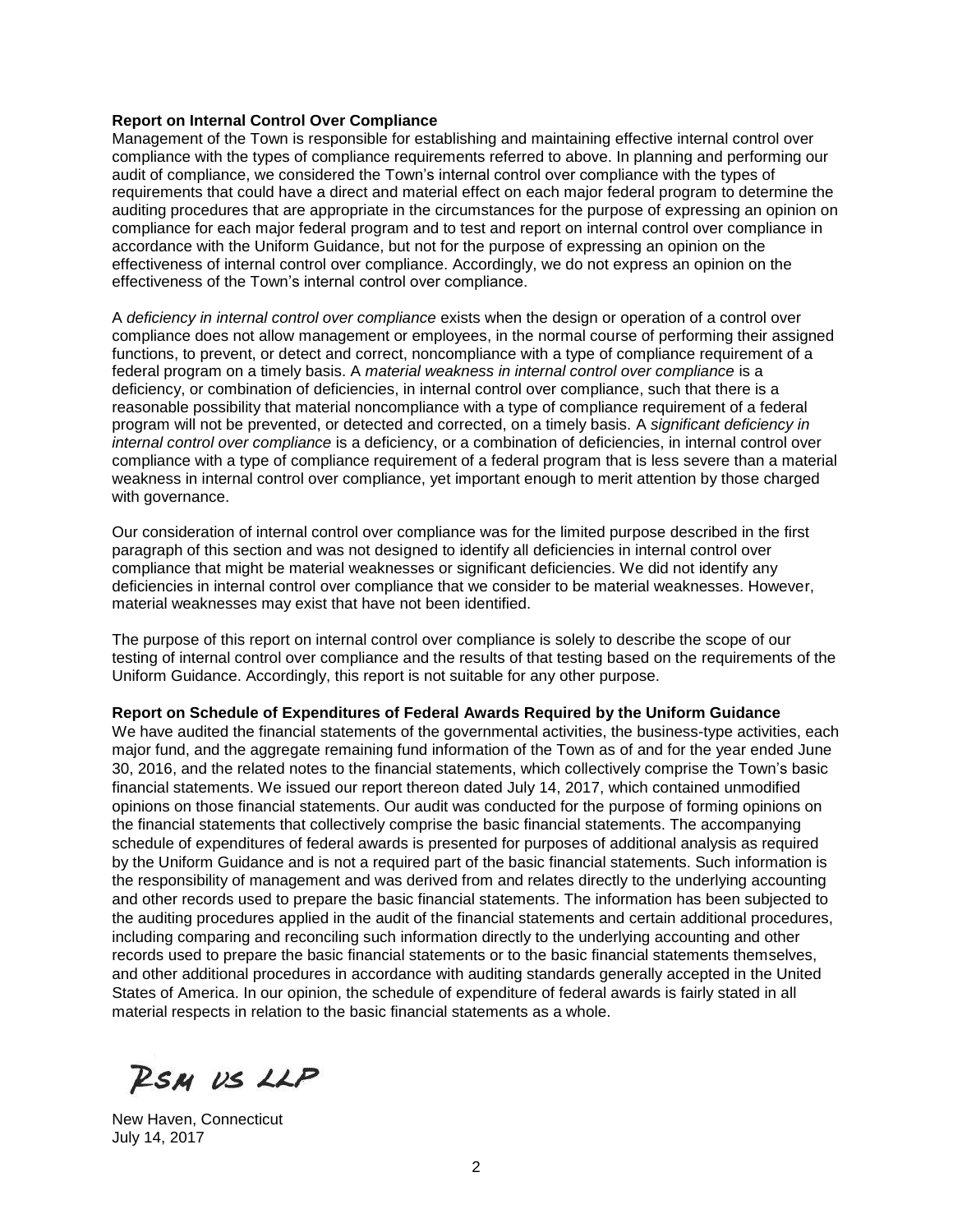#### **Schedule of Expenditures of Federal Awards For the Year Ended June 30, 2016**

|                                                   | Federal     | Pass-Through         |                    |
|---------------------------------------------------|-------------|----------------------|--------------------|
| Federal Grantor/Pass-Through                      | <b>CFDA</b> | Grantor's Number/    |                    |
| Grantor/Program or Cluster Title                  | Number      | Project Number       | Expenditures       |
| <b>U.S. Department of Agriculture</b>             |             |                      |                    |
| Passed through State Department of Education:     |             |                      |                    |
| <b>Child Nutrition Cluster:</b>                   |             |                      |                    |
| Food Distribution - Non-cash                      | 10.555      | N/A                  | \$<br>44,375       |
| School Breakfast Program                          | 10.555      | 12060-SDE64370-20508 | 43,978             |
| National School Lunch Program                     | 10.555      | 12060-SDE64370-20560 | 193,754            |
| <b>Total Child Nutrition Cluster</b>              |             |                      | 282,107            |
| <b>Total U.S. Department of Agriculture</b>       |             |                      | 282,107            |
| <b>U.S. Department of Education</b>               |             |                      |                    |
| Passed through State Department of Education:     |             |                      |                    |
| Title I - Improving Basic Programs 14-16          | 84.010      | 12060-SDE64370-20679 | 94,270             |
| Title I - Improving Basic Programs 15-17          | 84.010      | 12060-SDE64370-20679 | 104,353            |
| <b>Total Title I - Cluster</b>                    |             |                      | 198,623            |
| Special Education - Cluster:                      |             |                      |                    |
| IDEA Part B, Section 619- Preschool 14-16         | 84.173      | 12060-SDE64370-20983 | 5,583              |
| IDEA Part B, Section 619- Preschool 15-17         | 84.173      | 12060-SDE64370-20983 | 11,108             |
| IDEA Part B, Sec 611 14-16                        | 84.027      | 12060-SDE64370-20977 | 102,105            |
| IDEA Part B, Sec 611 15-17                        | 84.027      | 12060-SDE64370-20977 |                    |
| <b>Total Special Education - Cluster</b>          |             |                      | 392,098<br>510,894 |
|                                                   |             |                      |                    |
| Carl Perkins - Basic Grants to States             | 84.048      | 12060-SDE64370-20742 | 17,684             |
| Title II Part A - Teachers 14-16                  | 84.367      | 12060-SDE64370-20858 | 50,827             |
| Title II Part A - Teachers 15-17                  | 84.367      | 12060-SDE64370-20858 | 13,053             |
| <b>Total Title II - Cluster</b>                   |             |                      | 63,880             |
|                                                   |             |                      |                    |
| <b>Total U.S. Department of Education</b>         |             |                      | 791,081            |
| U.S. Department of Homeland Security              |             |                      |                    |
| Passed through State Department of Emergency      |             |                      |                    |
| Management and Homeland Security:                 |             |                      |                    |
| Nuclear Emergency Safety Fund                     | 97.052      | 12060-EHS99682-90428 | 12,092             |
|                                                   |             |                      |                    |
| Passed through State Department of Public Safety  |             |                      |                    |
| <b>Emergency Management Performance Grant</b>     | 97.042      | 12060-DPS32160-21881 | 9,562              |
| <b>FEMA Public Assistance Grant</b>               | 97.036      | 12060-DPS32990-22520 | 5,459              |
| <b>FEMA Public Assistance Grant</b>               | 97.036      | 12060-DPS32990-21891 | 250,178            |
|                                                   |             |                      | 265,199            |
|                                                   |             |                      |                    |
| <b>Total U.S. Department of Homeland Security</b> |             |                      | 277,291            |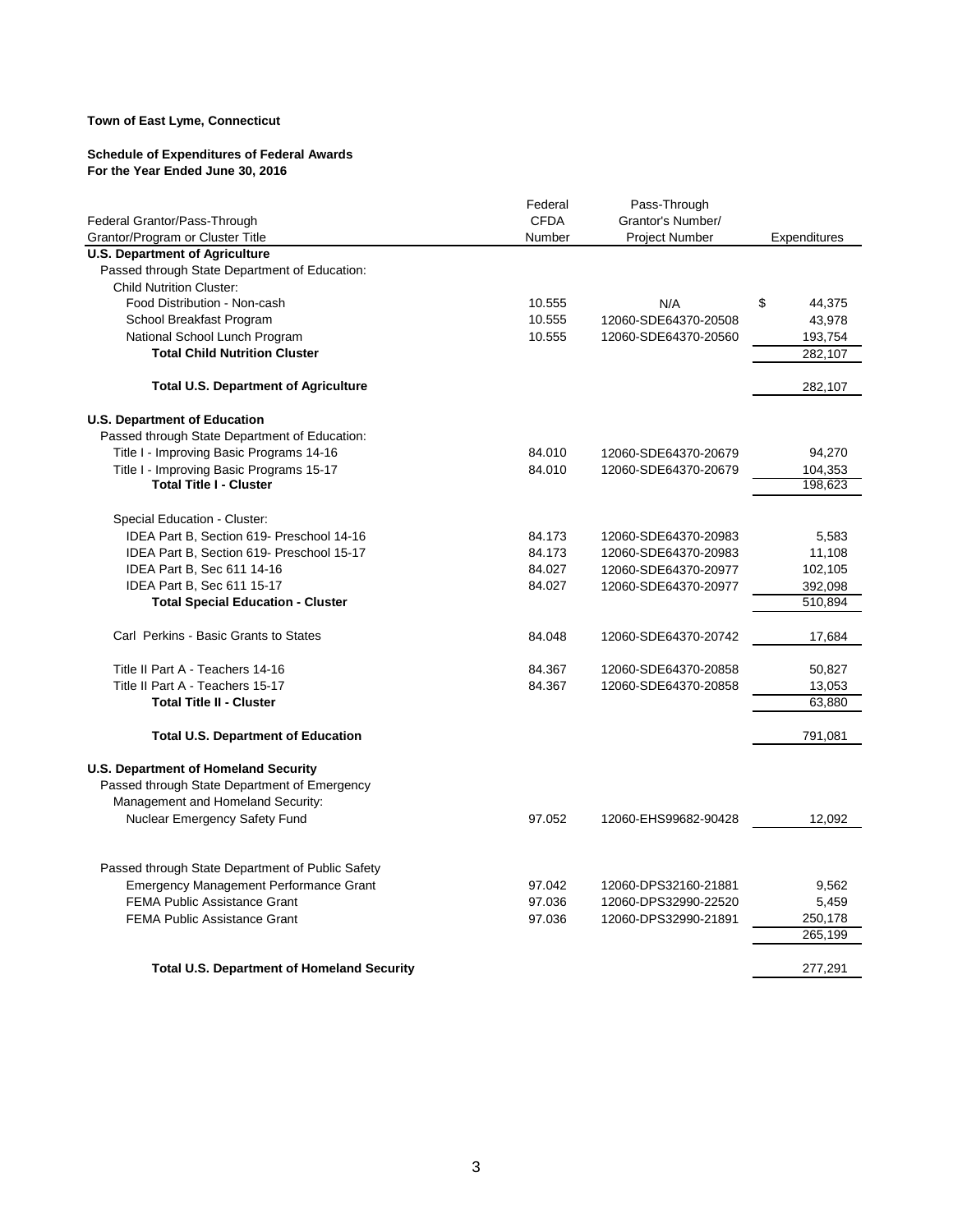#### **Schedule of Expenditures of Federal Awards For the Year Ended June 30, 2016**

|                                                        | Federal       | Pass-Through          |              |
|--------------------------------------------------------|---------------|-----------------------|--------------|
| Federal Grantor/Pass-Through                           | <b>CFDA</b>   | Grantor's Number/     |              |
| Grantor/Program or Cluster Title                       | <b>Number</b> | <b>Project Number</b> | Expenditures |
| <b>U.S. Department of Transportation</b>               |               |                       |              |
| Passed through the State Department of Transportation: |               |                       |              |
| <b>Recreational Trails Program</b>                     | 20.219        | 12060-DEP44321-20296  | S<br>210     |
| Federal Highway Safety Grants                          | 20.605        | 12062-DOT57513-20559  | 7,982        |
| <b>Highway Planning and Construction</b>               | 20.205        | 12062-DOT57513-22108  | 16,221       |
| Alcohol Open Container                                 | 20.601        | 12062-DOT57343-22091  | 68,911       |
| Total U.S. Department of Transportation                |               |                       | 93,324       |
| U.S. Department of Housing and Urban Development       |               |                       |              |
| Passed through State Department of Housing:            |               |                       |              |
| CDBG - Disaster Recovery Admin                         | 14.269        | 12060-DOH46961-29502  | 75           |
| Total U.S. Department of Housing and Urban             |               |                       |              |
| <b>Development</b>                                     |               |                       | 75           |
| Total Expenditures of Federal Awards                   |               |                       | .443.878     |
|                                                        |               |                       |              |

N/A = Not Available.

See Notes to Schedule of Expenditures of Federal Awards.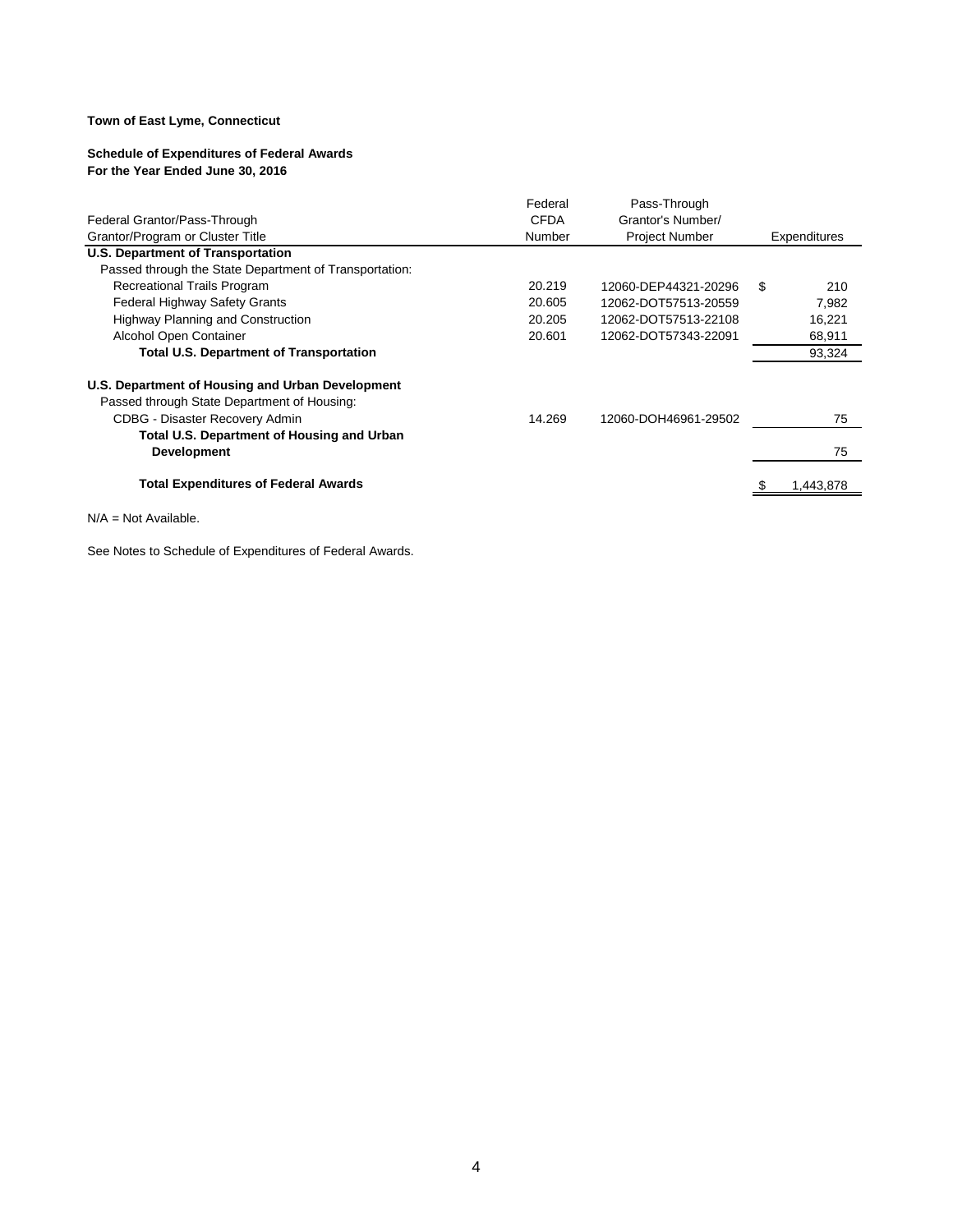# **Notes to Schedule of Expenditures of Federal Awards For the Year Ended June 30, 2016**

# **Note 1. Basis of Presentation**

The accompanying schedule of expenditures of federal awards (the Schedule) includes the federal grant activity of the Town of East Lyme, Connecticut (the Town) under programs of the federal government for the year ended June 30, 2016. The information in this schedule is presented in accordance with the requirements of Title 2 U.S. Code of Federal Regulations Part 200, *Uniform Administrative Requirements, Cost Principles, and Audit Requirements for Federal Awards* (Uniform Guidance). Because the Schedule presents only a selected portion of the operations of the Town, it is not intended to and does not present the financial position, changes in net position, or cash flows of the Town.

# **Note 2. Summary of Significant Accounting Principles**

Expenditures reported on the Schedule are recognized using the modified accrual basis of accounting. Such expenditures are reported following the cost principles contained in the Uniform Guidance, wherein certain types of expenditures are not allowable or are limited as to reimbursement.

# **Note 3. Noncash Awards**

**U.S.D.A. contributions:** The United States Department of Agriculture makes available commodities for donations to schools. The amount of \$44,375 represents the market value of such commodities used during the period. This amount is included in the Child Nutrition Cluster.

# **Note 4. Indirect Cost Recovery**

The Town of East Lyme, Connecticut, did not recover its indirect costs using the 10% de minimus indirect cost rate provided under Section 200.414 of the Uniform Guidance.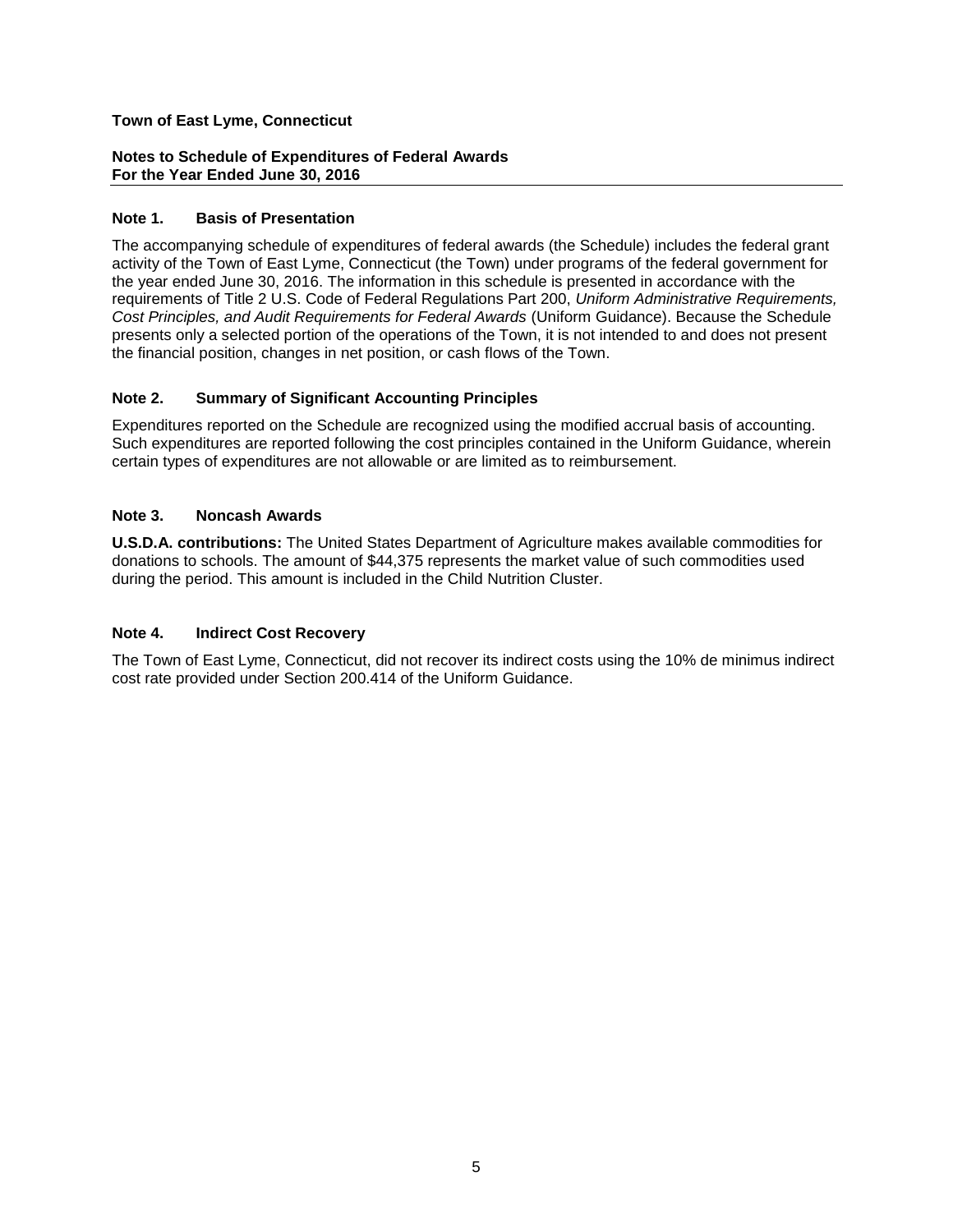# **Schedule of Findings and Questioned Costs For the Year Ended June 30, 2016**

# I. Summary of Auditor's Results

*Financial Statements*

Type of auditor's report issued: unmodified

Internal Control Over Financial Reporting:

| ٠ | Material weakness(es) identified?<br>Significant deficiency (ies) identified?                                   | Yes<br>X Yes | X. | No<br>None reported |
|---|-----------------------------------------------------------------------------------------------------------------|--------------|----|---------------------|
| ٠ | Noncompliance material to financial statements<br>noted?                                                        | Yes          | X. | - No                |
|   | <b>Federal Awards</b>                                                                                           |              |    |                     |
|   | Internal control over major programs:                                                                           |              |    |                     |
| ٠ | Material weakness(es) identified?                                                                               | <b>Yes</b>   | X. | No.                 |
|   | Significant deficiency (ies) identified?                                                                        | Yes          |    | X None reported     |
|   | Type of auditor's report issued on compliance for major programs: unmodified                                    |              |    |                     |
| ٠ | Any audit findings disclosed that are required to be<br>reported in accordance with Section 2CFR<br>200.516(a)? | Yes          |    | No.                 |

*Identification of Major Programs*

| <b>CFDA Numbers</b>                                                        | Name of Federal Program or Cluster                                |
|----------------------------------------------------------------------------|-------------------------------------------------------------------|
| 84.173/84.027<br>97.036                                                    | <b>Special Education Cluster</b><br><b>FEMA-Public Assistance</b> |
| Dollar threshold used to distinguish between type A and<br>type B programs | \$750,000                                                         |
| Auditee qualified as low-risk auditee?                                     | Yes<br>No.                                                        |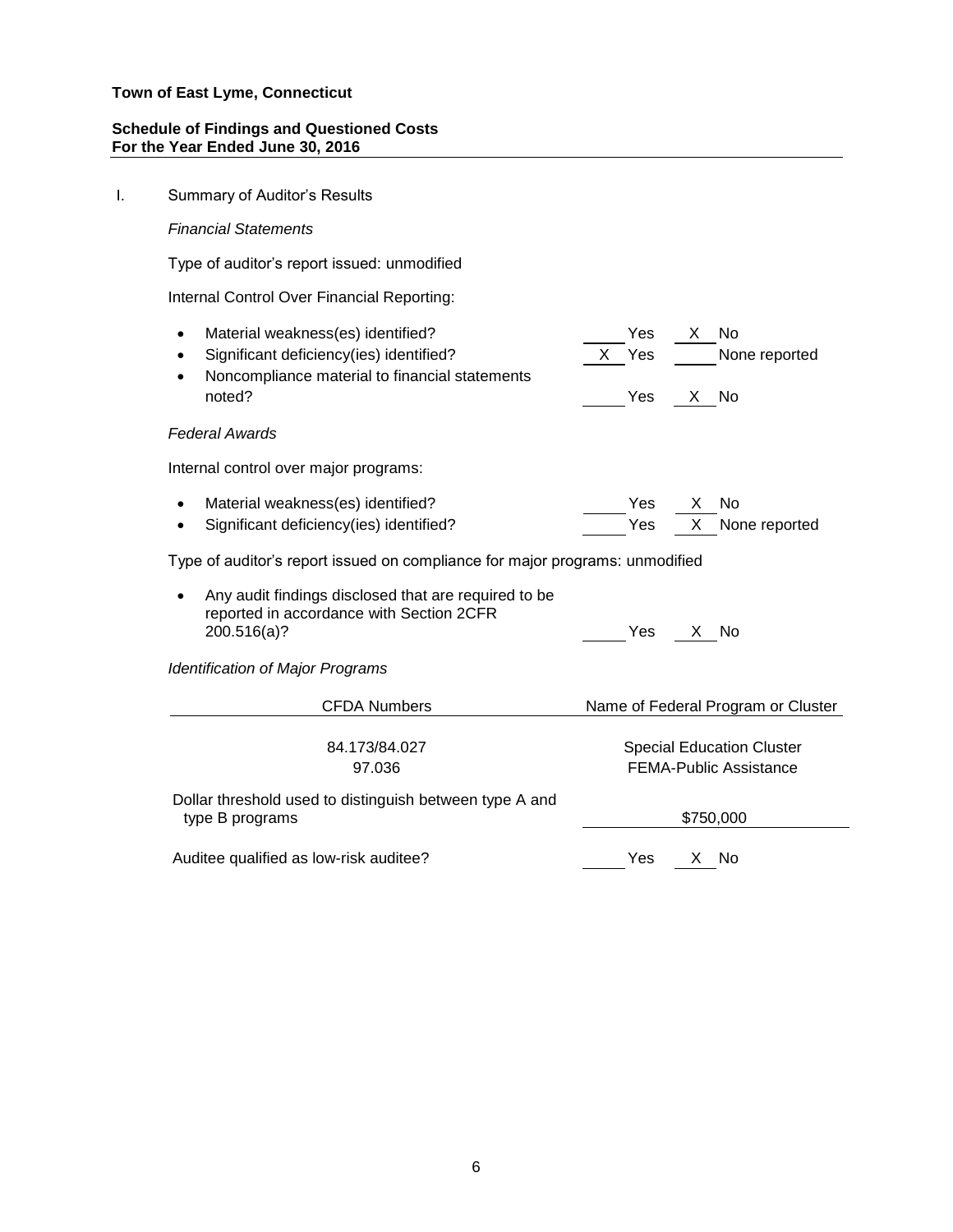#### **Schedule of Findings and Questioned Costs (Continued) For the Year Ended June 30, 2016**

#### II. Financial Statement Findings

# **A. Deficiencies in Internal Control**

Significant Deficiencies in Internal Control

#### **IC2016-001. Journal Entries**

# **Criteria:**

Trial balances at June 30, 2016 should be complete, accurate and completed in a timely manner, including all year-end accruals and other closing entries in order for management to prepare financial statements in accordance with generally accepted accounting principles.

#### **Conditions:**

There were numerous journal entries made to the final trial balances, resulting in significant changes from the preliminary trial balances.

#### **Context:**

Systemic in nature.

# **Cause:**

Management does not have committed resources to complete year-end closings.

# **Effect:**

Management does not have accurate financial information upon which to base management decisions.

#### **Recommendation:**

We recommend that the Town and Board of Education review its monthend and year-end closing procedures to ascertain completeness and proper cutoff for all activity, and review all trial balances prior to presenting for audit.

# **Management Response:**

Management agrees to the findings.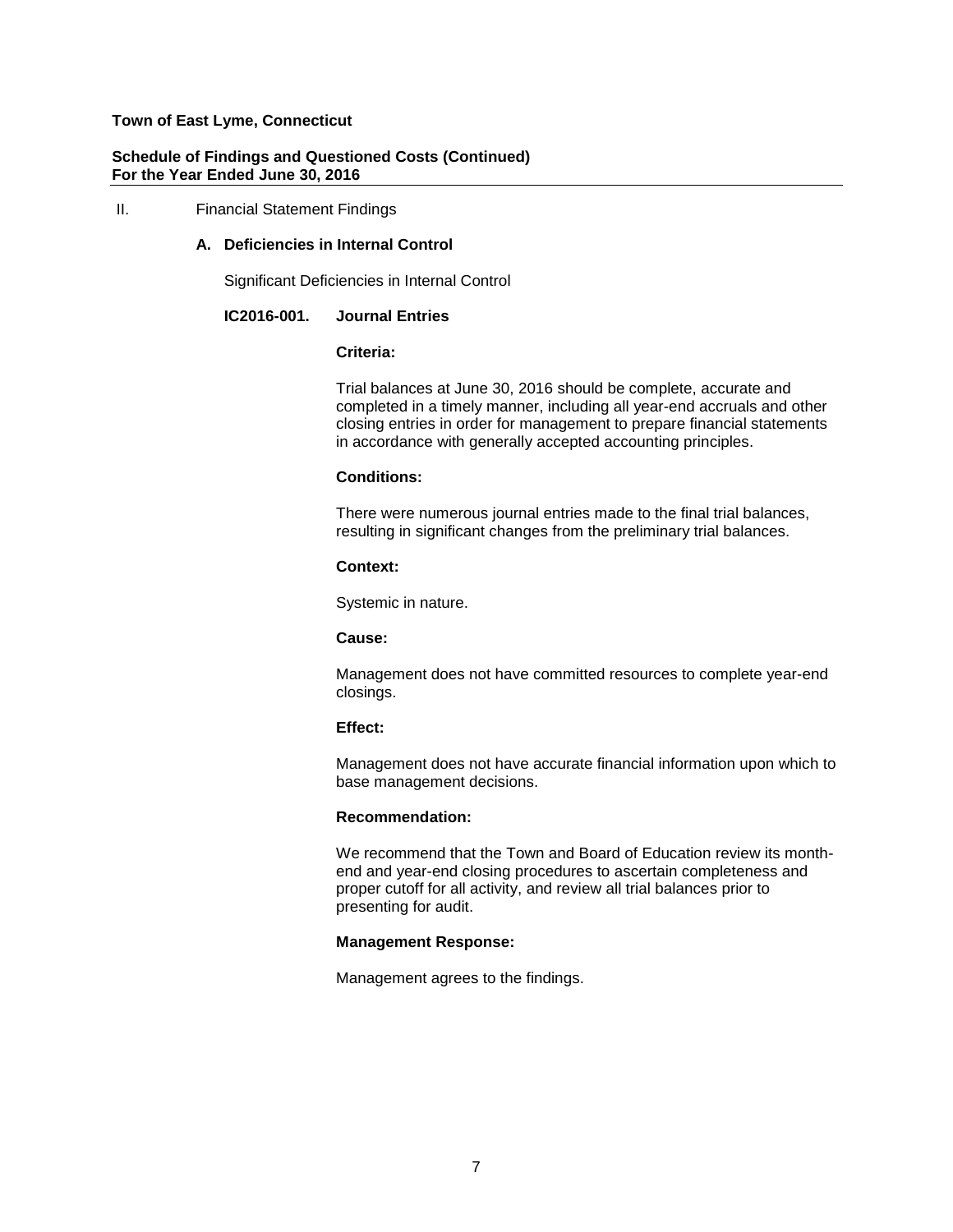# **Schedule of Findings and Questioned Costs (Continued) For the Year Ended June 30, 2016**

#### **IC2016-002. Federal Reporting Package**

#### **Criteria:**

In order to comply with federal guidelines, the Town needs to file its federal reporting package within nine months of year-end or thirty days after issuance.

# **Condition:**

The Town did not file the 2014, 2015 and 2016 federal reporting package with the Federal Audit Clearinghouse within federal guidelines.

#### **Context:**

The 2014, 2015 and 2016 federal reporting package were not filed on time.

# **Cause:**

Management did not commit adequate resources to enable completion of the financial statements in a timely manner.

# **Effect:**

Management was not in compliance with federal guidelines, which could cause a reduction or loss in funding from Federal grantors.

# **Recommendation:**

Management should complete required timeframes such that the federal reporting package be filed within 30 days after issuance within nine months of year-end.

#### **Management Response:**

Management agrees with the finding.

III. Federal Award Findings and Questioned Costs

No matters to report.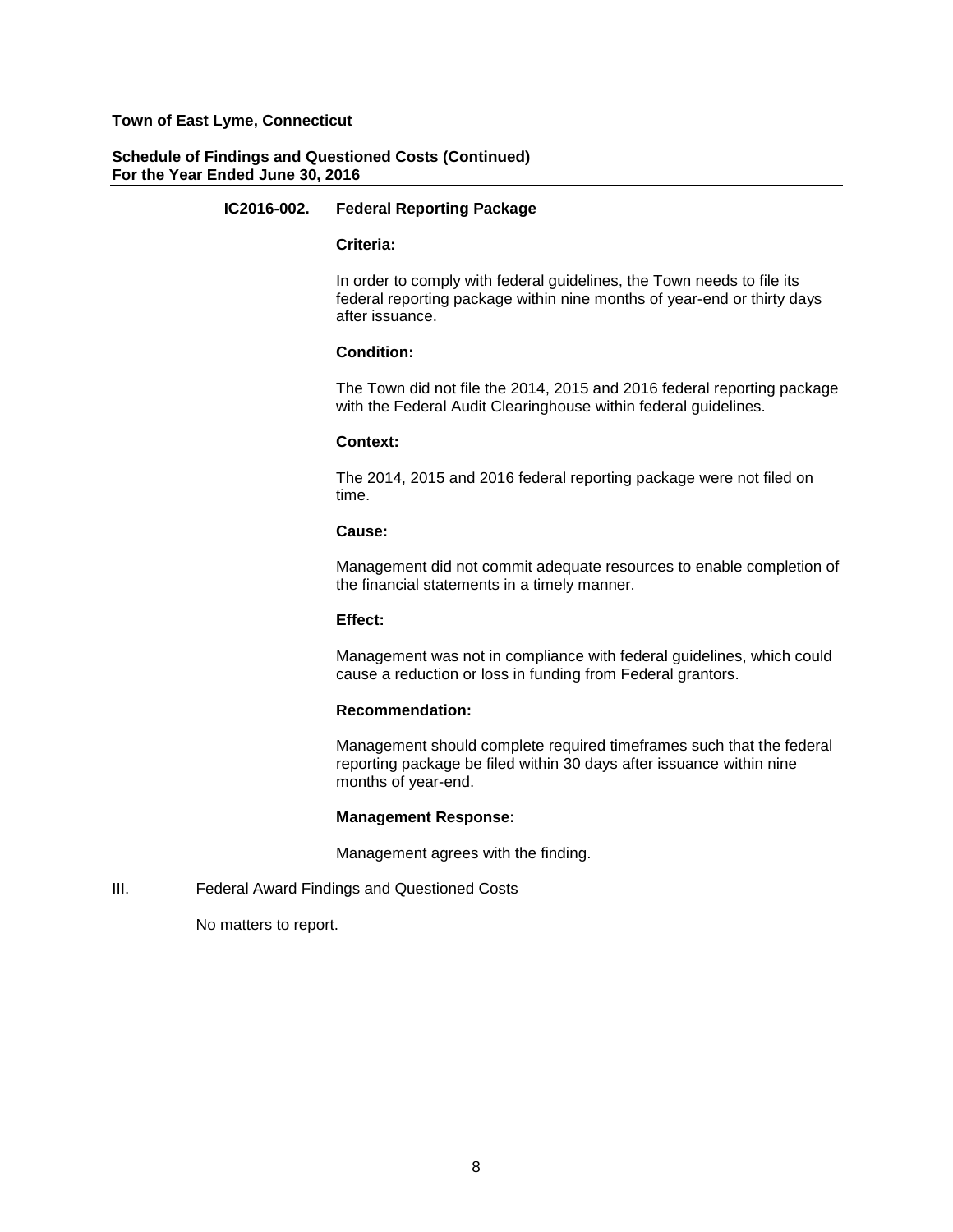#### **Summary of Prior Year Audit Findings For the Year Ended June 30, 2016**

# **Finding No IC15-1**

Condition: There were numerous journal entries made to the final trial balances, resulting in significant changes from the preliminary trial balances.

Current Status: The finding has been repeated as IC2016-001.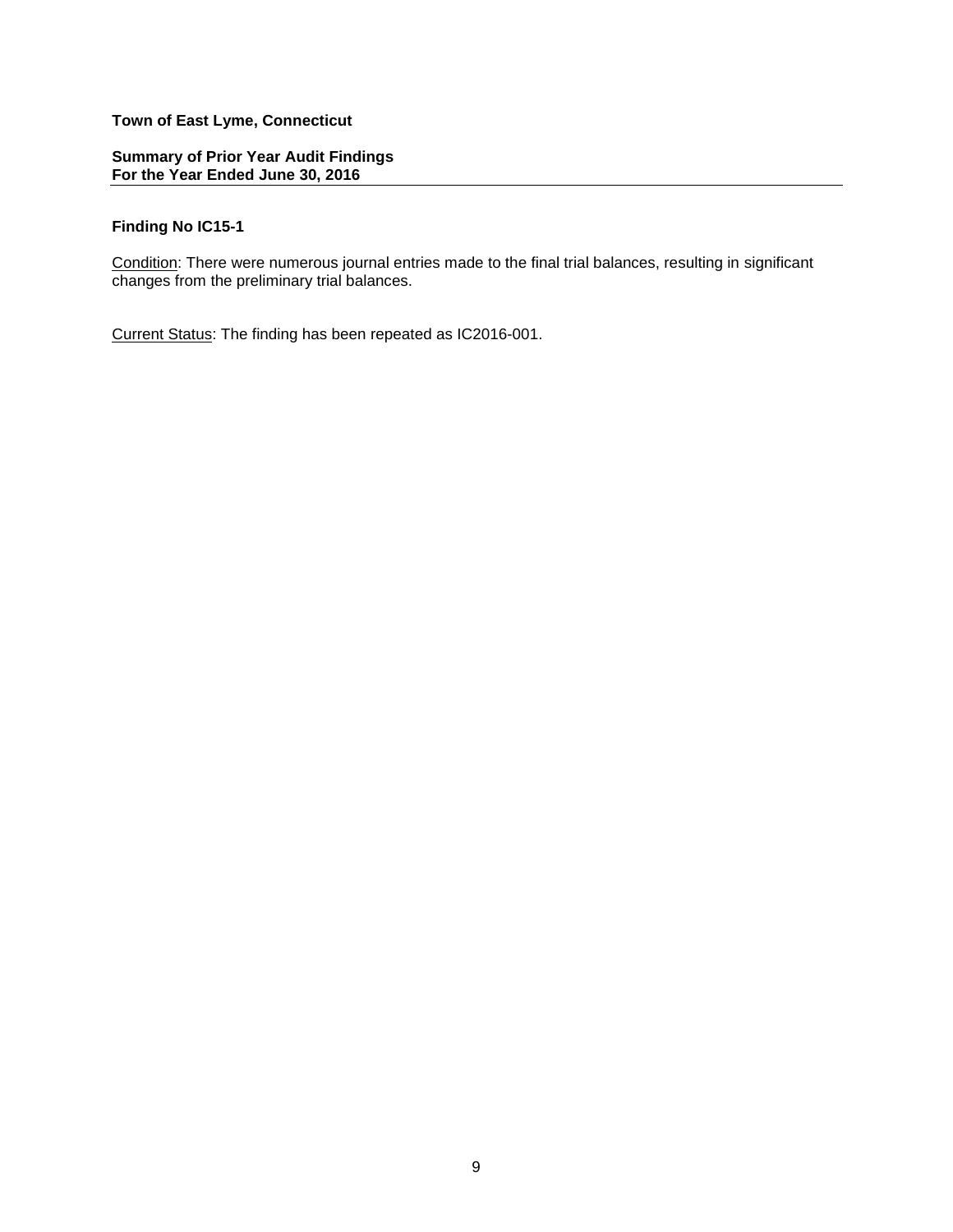

**RSM US LLP** 

# **Report on Internal Control Over Financial Reporting and on Compliance and Other Matters Based on an Audit of Financial Statements Performed in Accordance with**  *Government Auditing Standards*

#### **Independent Auditor's Report**

To the Board of Finance Town of East Lyme, Connecticut

We have audited, in accordance with the auditing standards generally accepted in the United States of America and the standards applicable to financial audits contained in *Government Auditing Standards* issued by the Comptroller General of the United States, the financial statements of the governmental activities, the business-type activities, each major fund, and the aggregate remaining fund information of the Town of East Lyme, Connecticut (the Town) as of and for the year ended June 30, 2016, and the related notes to the financial statements, which collectively comprise the Town's basic financial statements, and have issued our report thereon dated July 14, 2017.

#### **Internal Control Over Financial Reporting**

In planning and performing our audit of the financial statements, we considered the Town's internal control over financial reporting (internal control) to determine the audit procedures that are appropriate in the circumstances for the purpose of expressing our opinions on the financial statements, but not for the purpose of expressing an opinion on the effectiveness of the Town's internal control. Accordingly, we do not express an opinion on the effectiveness of the Town's internal control.

A *deficiency in internal control* exists when the design or operation of a control does not allow management or employees, in the normal course of performing their assigned functions, to prevent, or detect and correct, misstatements on a timely basis. A *material weakness* is a deficiency, or a combination of deficiencies, in internal control, such that there is a reasonable possibility that a material misstatement of the entity's financial statements will not be prevented, or detected and corrected on a timely basis. A *significant deficiency* is a deficiency, or a combination of deficiencies, in internal control that is less severe than a material weakness, yet important enough to merit attention by those charged with governance.

Our consideration of internal control was for the limited purpose described in the first paragraph of this section and was not designed to identify all deficiencies in internal control that might be material weaknesses or significant deficiencies. Given these limitations, during our audit we did not identify any deficiencies in internal control that we consider to be material weaknesses. However, material weaknesses may exist that have not been identified. We did identify two deficiencies in internal control, described in the accompanying schedule of findings and questioned costs that we consider to be significant deficiencies (IC2016-001 to IC2016-002).

THE POWER OF BEING UNDERSTOOD AUDIT | TAX | CONSULTING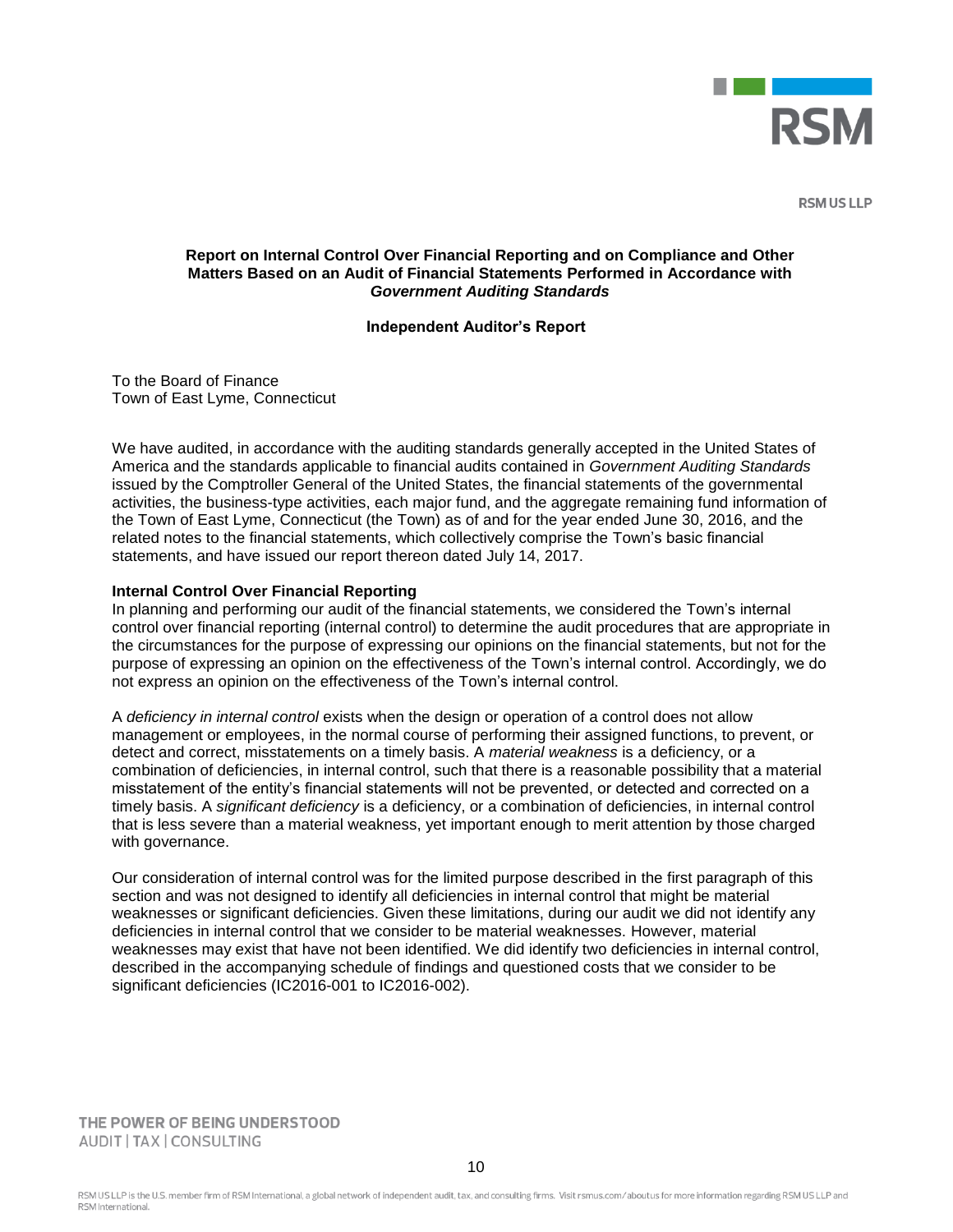# **Compliance and Other Matters**

As part of obtaining reasonable assurance about whether the Town's financial statements are free from material misstatement, we performed tests of its compliance with certain provisions of laws, regulations, contracts, and grant agreements, noncompliance with which could have a direct and material effect on the determination of financial statement amounts. However, providing an opinion on compliance with those provisions was not an objective of our audit, and accordingly, we do not express such an opinion. The results of our tests disclosed no instances of noncompliance or other matters that are required to be reported under *Government Auditing Standards*.

# **The Town of East Lyme, Connecticut's Response to Finding**

The Town of East Lyme, Connecticut's response to the findings identified in our audit is described in the accompanying schedule of findings and questioned costs. The Town of East Lyme, Connecticut's response was not subjected to the auditing procedures applied in the audit of the financial statements, and, accordingly, we express no opinion on it.

# **Purpose of this Report**

The purpose of this report is solely to describe the scope of our testing of internal control and compliance and the results of that testing, and not to provide an opinion on the effectiveness of the Town's internal control or on compliance. This report is an integral part of an audit performed in accordance with *Government Auditing Standards* in considering the Town's internal control and compliance. Accordingly, this communication is not suitable for any other purpose.

RSM US LLP

New Haven, Connecticut July 14, 2017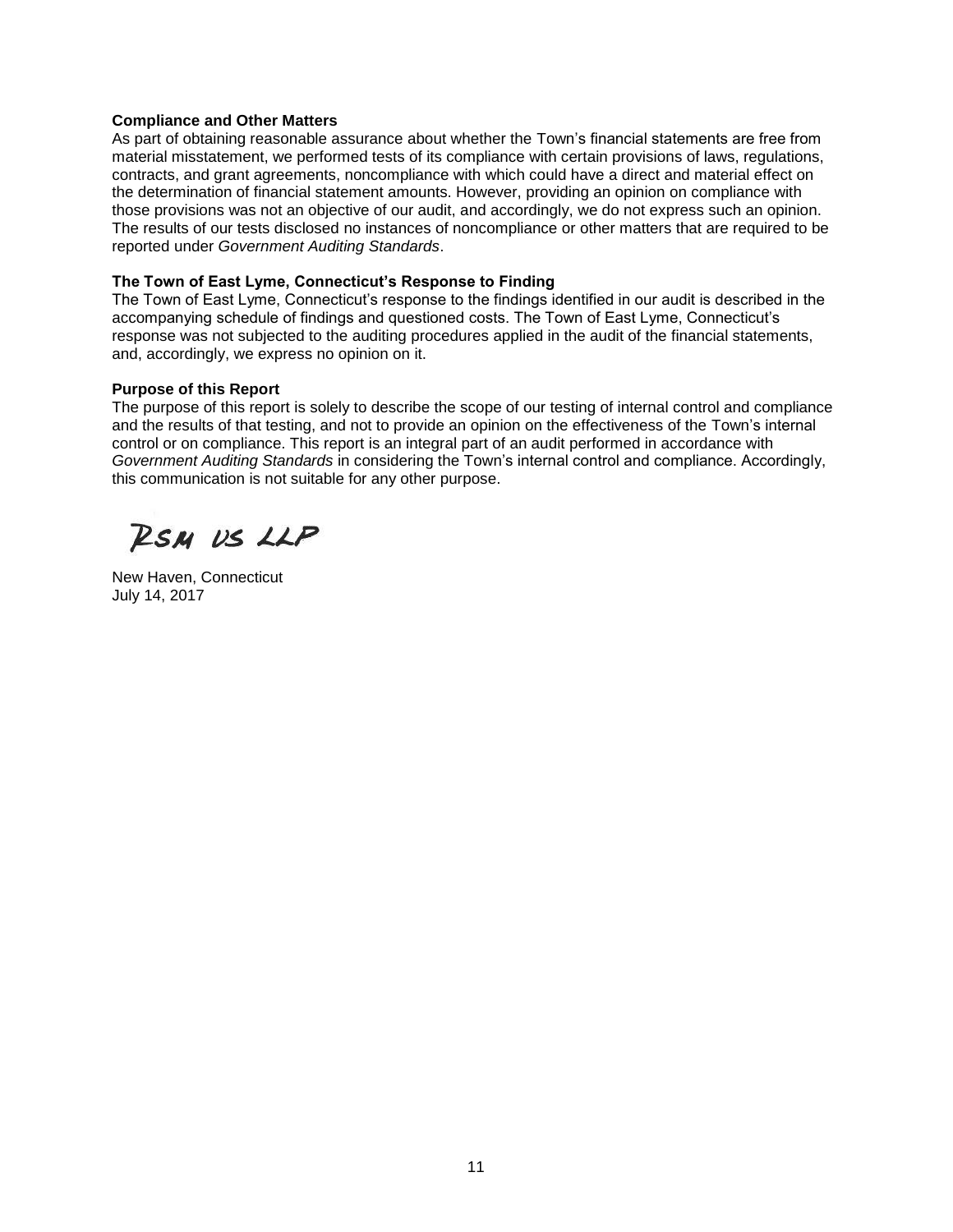

**RSM US LLP** 

#### **Report on Compliance for Each Major State Program; Report on Internal Control over Compliance; and Report on the Schedule of Expenditures of State Financial Assistance Required by the State Single Audit Act**

#### **Independent Auditor's Report**

To the Board of Finance Town of East Lyme, Connecticut

#### **Report on Compliance for Each Major State Program**

We have audited the Town of East Lyme, Connecticut's (the Town) compliance with the types of compliance requirements described in the Office of Policy and Management's *Compliance Supplement*  that could have a direct and material effect on each of the Town's major state programs for the year ended June 30, 2016. The Town's major state programs are identified in the summary of auditors' results section of the accompanying schedule of findings and questioned costs.

#### **Management's Responsibility**

Management is responsible for compliance with the requirements of laws, regulations, contracts and grants applicable to its state programs.

#### **Auditors' Responsibility**

Our responsibility is to express an opinion on compliance for each of the Town's major state programs based on our audit of the types of compliance requirements referred to above. We conducted our audit of compliance in accordance with auditing standards generally accepted in the United States of America; the standards applicable to financial audits contained in *Government Auditing Standards*, issued by the Comptroller General of the United States; and the State Single Audit Act (C.G.S. Sections 4-230 to 4- 236). Those standards and the State Single Audit Act require that we plan and perform the audit to obtain reasonable assurance about whether noncompliance with the types of compliance requirements referred to above that could have a direct and material effect on a major state program occurred. An audit includes examining, on a test basis, evidence about the Town's compliance with those requirements and performing such other procedures as we considered necessary in the circumstances.

We believe that our audit provides a reasonable basis for our opinion on compliance for each major state program. However, our audit does not provide a legal determination of the Town's compliance.

#### **Opinion on Each Major State Program**

In our opinion, the Town complied, in all material respects, with the types of compliance requirements referred to above that could have a direct and material effect on each of its major state programs for the year ended June 30, 2016.

THE POWER OF BEING UNDERSTOOD AUDIT | TAX | CONSULTING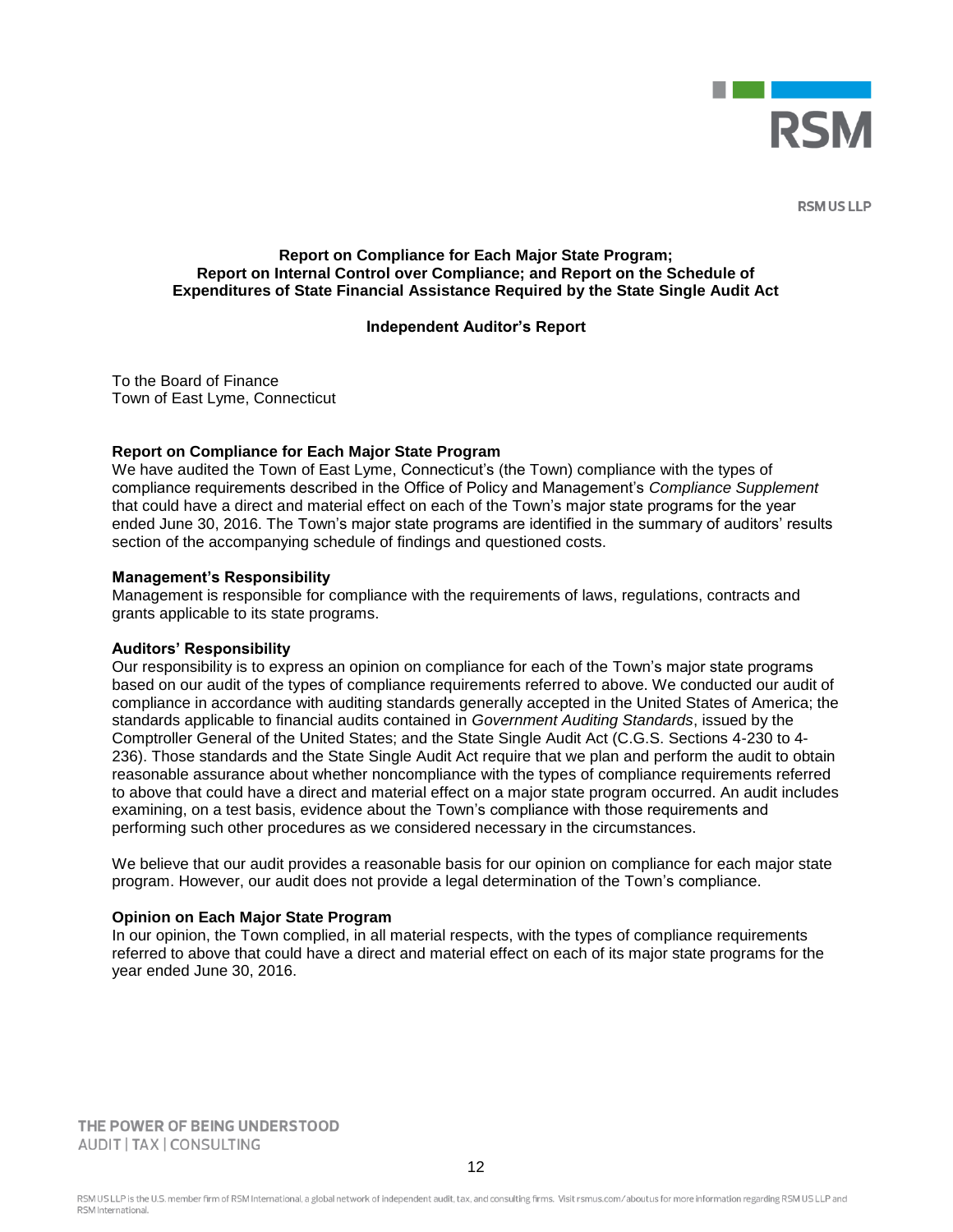#### **Report on Internal Control over Compliance**

Management of the Town, is responsible for establishing and maintaining effective internal control over compliance with the types of compliance requirements referred to above. In planning and performing our audit of compliance, we considered the Town's internal control over compliance with the types of requirements that could have a direct and material effect on each major state program to determine the auditing procedures that are appropriate in the circumstances for the purpose of expressing our opinion on compliance for each major state program and to test and report on internal control over compliance in accordance with the State Single Audit Act, but not for the purpose of expressing an opinion on the effectiveness of internal control over compliance. Accordingly, we do not express an opinion on the effectiveness of the Town's internal control over compliance.

A deficiency in internal control over compliance exists when the design or operation of a control over compliance does not allow management or employees, in the normal course of performing their assigned functions, to prevent, or detect and correct, noncompliance with a type of compliance requirement of a state program on a timely basis. A material weakness in internal control over compliance is a deficiency, or combination of deficiencies, in internal control over compliance such that there is a reasonable possibility that material noncompliance with a type of compliance requirement of a state program will not be prevented, or detected and corrected, on a timely basis.

A significant deficiency in internal control over compliance is a deficiency, or combination of deficiencies, in internal control over compliance with a type of compliance requirement of a state program that is less severe than a material weakness in internal control over compliance, yet important enough to merit attention by those charged with governance

Our consideration of internal control over compliance was for the limited purpose described in the first paragraph of this section and was not designed to identify all deficiencies in internal control over compliance that might be material weaknesses or significant deficiencies. We did not identify any deficiencies in internal control over compliance that we consider to be material weaknesses. However, material weaknesses may exist that have not been identified.

The purpose of this report on internal control over compliance is solely to describe the scope of our testing of internal control over compliance and the results of that testing based on the requirements of the State Single Audit Act. Accordingly, this report is not suitable for any other purpose.

#### **Report on Schedule of Expenditures of State Financial Assistance Required by the State Single Audit Act**

We have audited the financial statements of the governmental activities, the business type activities, each major fund, and the aggregate remaining fund information of the Town as of and for the year ended June 30, 2016, and the related notes to the financial statements, which collectively comprise the Town's basic financial statements. We have issued our report thereon dated July 14, 2017, which contained unmodified opinions on those financial statements. Our audit was conducted for the purpose of forming opinions on the financial statements that collectively comprise the Town's basic financial statements. The accompanying schedule of expenditures of state financial assistance is presented for purposes of additional analysis as required by the State Single Audit Act, and is not a required part of the basic financial statements. Such information is the responsibility of management and was derived from and relates directly to the underlying accounting and other records used to prepare the basic financial statements. The information has been subjected to the auditing procedures applied in the audit of the financial statements and certain additional procedures, including comparing and reconciling such information directly to the underlying accounting and other records used to prepare the basic financial statements or to the basic financial statements themselves, and other additional procedures in accordance with auditing standards generally accepted in the United States of America. In our opinion, the schedule of expenditures of state financial assistance is fairly stated in all material respects in relation to the basic financial statements as a whole.

RSM US LLP

New Haven, Connecticut July 14, 2017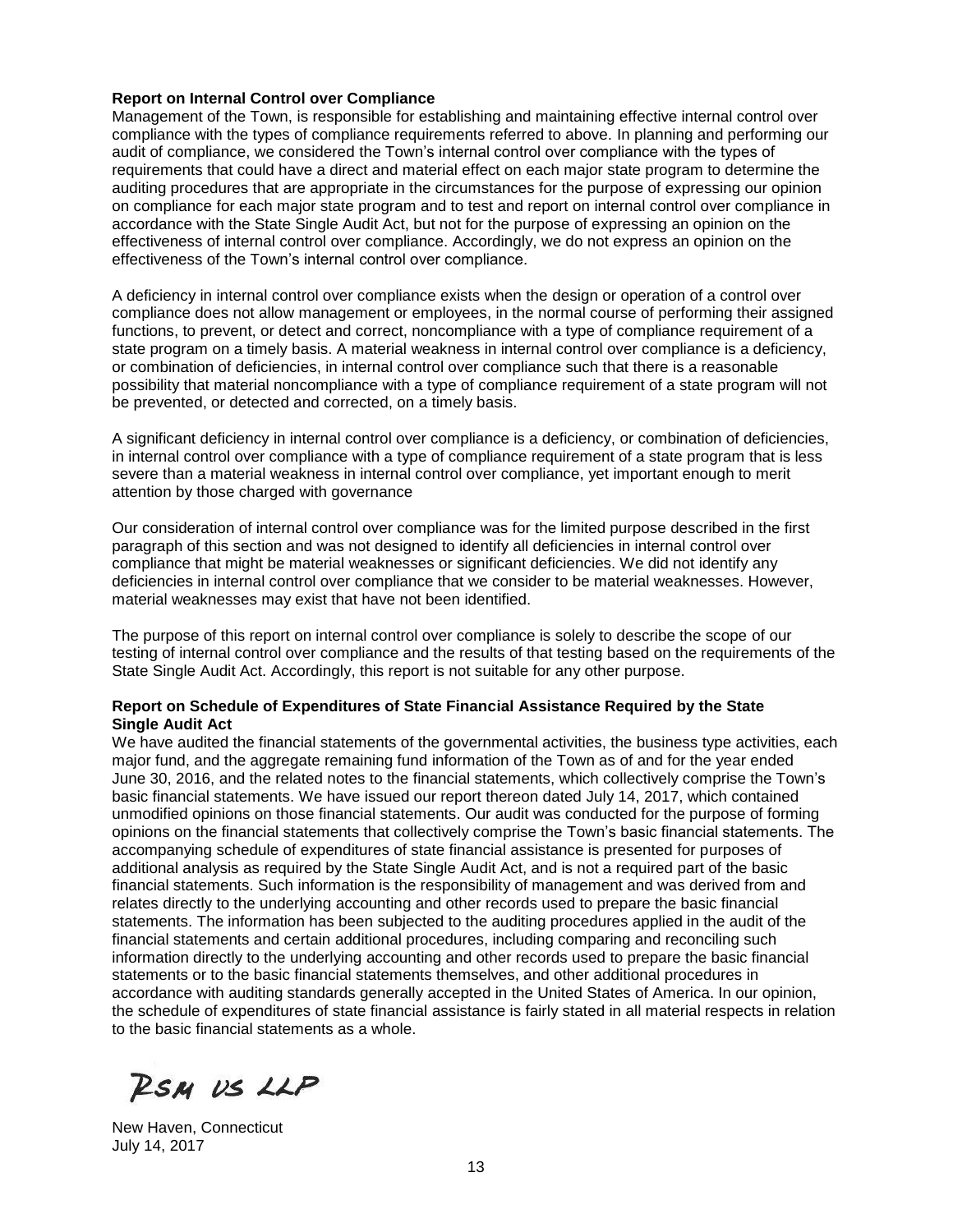#### **Schedule of Expenditures of State Financial Assistance For the Year Ended June 30, 2016**

| State Grantor/Pass-Through                                      | State Grant Program   |              |
|-----------------------------------------------------------------|-----------------------|--------------|
| Grantor/Program Title                                           | <b>CORE-CT Number</b> | Expenditures |
| <b>Office of Policy and Management</b>                          |                       |              |
| Reimbursement Property Tax Disability Exemption                 | 11000-OPM20600-17011  | \$<br>1,393  |
| Property Tax Relief for Elderly and Totally Disabled Homeowners | 11000-OPM20600-17018  | 97,591       |
| Property Tax Relief for Veterans                                | 11000-OPM20600-17024  | 19,693       |
| Property Tax Relief State-Owned Property                        | 11000-OPM20600-17004  | 874,190      |
| Municipal Purposes and Projects                                 | 12052-OPM20600-43587  | 22,442       |
| Municipal Reimbursement and Revenue                             | 12060-OPM20600-35525  | 20,600       |
| Payment in Lieu of Taxes (PILOT) on Private Colleges            | 11000-OPM20600-17006  | 40,854       |
|                                                                 |                       | 1,076,763    |
|                                                                 |                       |              |
| <b>Department of Education</b>                                  |                       |              |
| <b>Child Nutrition State Matching Grant</b>                     | 11000-SDE64370-16211  | 7,749        |
| <b>Healthy Foods Initiative</b>                                 | 11000-SDE64370-16212  | 15,926       |
| Regional Vocational-Tech School                                 | 11000-SDE64326-12519  | 3,375        |
| High Quality Schools and Common Core Implementation             | 12052-SDE64370-17047  | 62,311       |
| Youth Service Bureau Enhancement                                | 11000-SDE64370-16201  | 5,817        |
| Youth Service Bureau                                            | 11000-SDE64370-17052  | 20,343       |
| School Breakfast                                                | 11000-SDE64000-17046  | 15,198       |
| <b>Adult Education</b>                                          | 11000-SDE64370-17030  | 16,718       |
| Magnet School                                                   | 11000-SDE64370-17057  | 57,200       |
|                                                                 |                       | 204,637      |
|                                                                 |                       |              |
| <b>Department of Transportation</b>                             |                       |              |
| Town Aid Road Grants - STO                                      | 12052-DOT57131-43459  | 318,528      |
|                                                                 |                       |              |
| <b>Judicial Branch</b>                                          |                       |              |
| Non-Budgeted Operating Appropriation                            | 34001-JUD95162-40001  | 11,714       |
|                                                                 |                       |              |
| Department of Energy and Environmental Protection               |                       |              |
| Small Town Economic Assistance Program                          | 12052-DEP43153-40531  | 735,635      |
| State Open Space Program                                        | 17081-DEP43153-43343  | 1,546        |
|                                                                 |                       | 737,181      |
|                                                                 |                       |              |
| <b>Department of Public Safety</b>                              |                       |              |
| Enhanced 911 Telecomm Fund                                      | 12060-DPS32740-35190  | 1,000        |
|                                                                 |                       |              |
| <b>Connecticut State Library</b>                                |                       |              |
| <b>Historic Documents Preservation Grants</b>                   | 12060-CSL66094-35150  | 3,000        |
|                                                                 |                       |              |
| <b>Military Department</b>                                      |                       |              |
| <b>RPOM-ATS Utilities</b>                                       | 12060-MIL36238-22070  | 33,044       |
| <b>RPOM-RC Utilities</b>                                        | 12060-MIL36247-22074  | 82           |
|                                                                 |                       | 33,126       |
| Department of Economic and Community Development                |                       |              |
| <b>Historic Preservation Fund</b>                               | 12060-ECD46840-21494  | 9,586        |
| <b>Total State Financial Assistance</b>                         |                       |              |
| <b>Before Exempt Programs</b>                                   |                       | 2,395,535    |
|                                                                 |                       |              |

(Continued)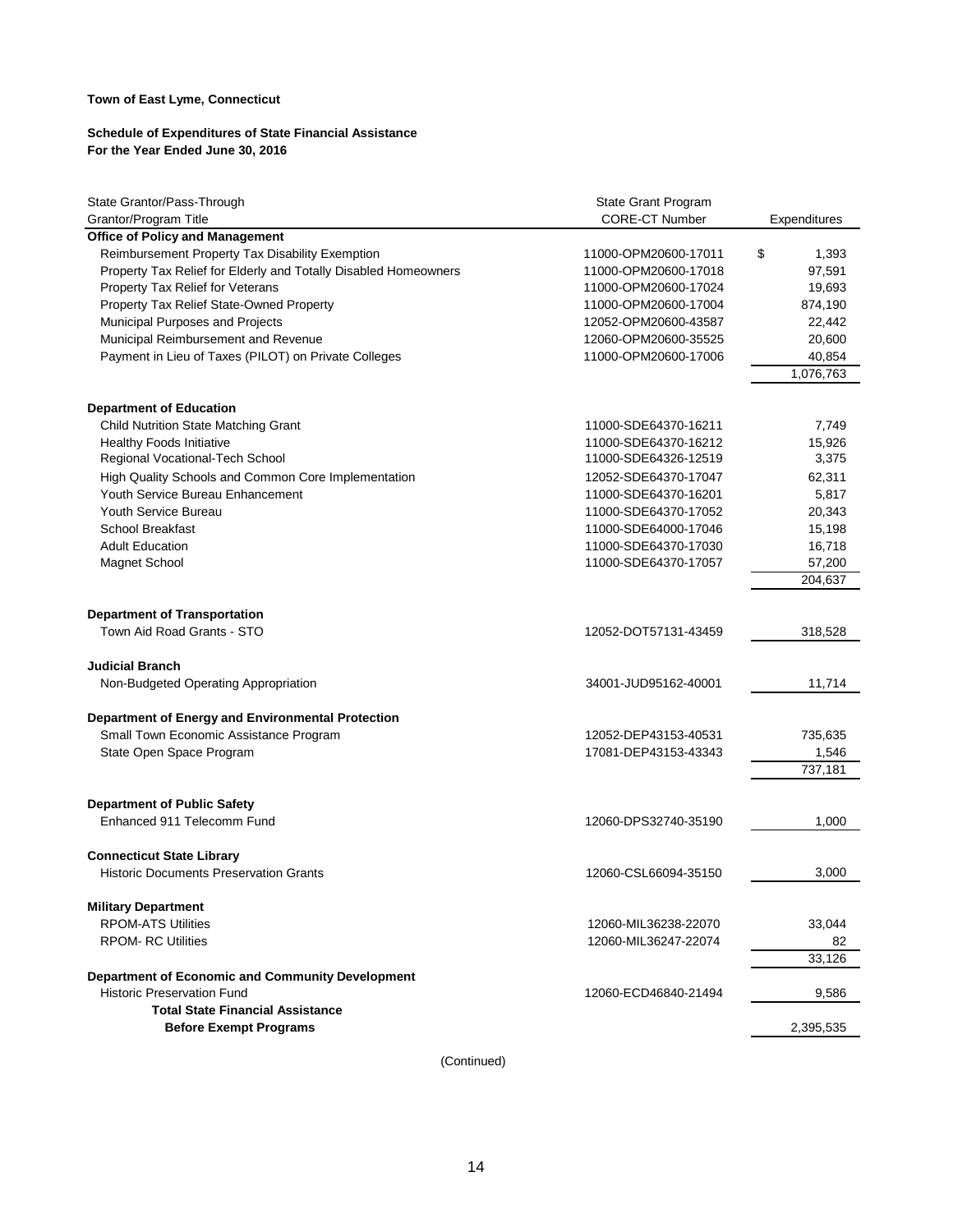#### **Schedule of Expenditures of State Financial Assistance (Continued) For the Year Ended June 30, 2016**

| State Grantor/Pass-Through                   | <b>State Grant Program</b> |     |              |
|----------------------------------------------|----------------------------|-----|--------------|
| Grantor/Program Title                        | <b>CORE-CT Number</b>      |     | Expenditures |
| <b>Exempt Programs</b>                       |                            |     |              |
| <b>Department of Education</b>               |                            |     |              |
| <b>Education Cost-sharing</b>                | 11000-SDE64370-17041       | \$. | 7,150,153    |
| <b>Transportation of School Children</b>     | 11000-SDE64370-17027       |     | 48,774       |
| Excess Cost - Student Based                  | 11000-SDE64370-17047       |     | 481,720      |
| <b>Total Department of Education</b>         |                            |     | 7,680,647    |
| <b>Office of Policy and Management</b>       |                            |     |              |
| Mashantucket Pequot/Mohegan Fund             | 12009-OPM20600-17005       |     | 338,385      |
| <b>Total Office of Policy and Management</b> |                            |     | 338,385      |
| <b>Total Exempt Programs</b>                 |                            |     | 8,019,032    |
| <b>Total State Financial Assistance</b>      |                            |     | 10,414,567   |
|                                              |                            |     |              |

See Notes to Schedule of Expenditures of State Financial Assistance.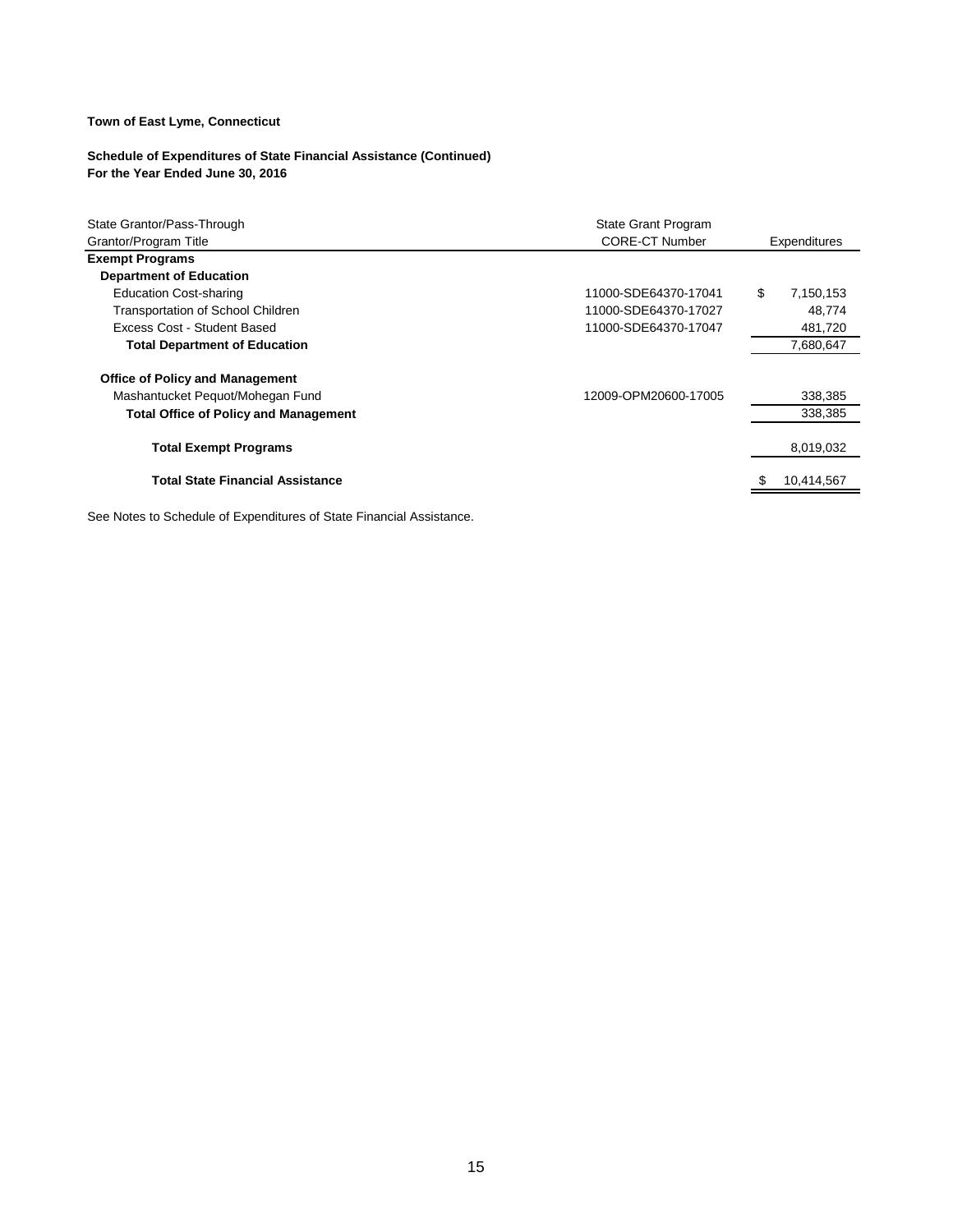# **Notes to Schedule of Expenditures of State Financial Assistance For the Year Ended June 30, 2016**

# **Note 1. Basis of Presentation**

The accompanying schedule of expenditures of state financial assistance (the Schedule) includes the state grant activity of the Town of East Lyme, Connecticut (the Town), under programs of the State of Connecticut for the year ended June 30, 2016. Various departments and agencies of the State of Connecticut have provided financial assistance through grants and other authorizations in accordance with the General Statutes of the State of Connecticut. Because the Schedule presents only a selected portion of the operations of the Town, it is not intended to, and does not, present the financial position, changes in fund balance, and changes in net position or cash flows of the Town.

# **Note 2. Summary of Significant Accounting Policies**

The accounting policies of the Town conform to accounting principles generally accepted in the United States of America as applicable to governmental organizations, and accordingly, expenditures and revenues are recognized on the modified accrual basis of accounting. The information in the Schedule is presented based upon regulations established by the State of Connecticut, Office of Policy and Management.

In accordance with Section 4-236-22 of the Regulations to the State Single Audit Act, certain grants are not dependent on expenditure activity and, accordingly, are considered to be expended in the fiscal year of receipt. These grant program receipts are reflected in the expenditures column of the Schedule.

# **Note 3. Loan Programs**

In accordance with Section 4-236(a)(4)(F) of the Regulations to the State Single Audit Act, the notes to the schedule of expenditures of state financial assistance shall include loans and loan activities. The following is a summary of the various loan program activity for the year ended June 30, 2016:

# **Department of Energy and Environmental Protection:**

|                   |                               | <b>Balance</b> |         |                          |               |        | <b>Balance</b> |
|-------------------|-------------------------------|----------------|---------|--------------------------|---------------|--------|----------------|
| Clean Water Funds | July 1, 2015<br><b>Issued</b> |                | Retired |                          | June 30, 2016 |        |                |
| 6865-3100-888     |                               |                |         |                          |               |        |                |
| 176-C             | \$                            | 440            | \$      | $\overline{\phantom{a}}$ | \$            | 440    | \$             |
| 2010-8003         |                               | 329,246        |         | ۰                        |               | 17,558 | 311,688        |
| 2012-7010         |                               | 319.922        |         | ٠                        |               | 15.424 | 304,498        |
| <b>Total</b>      |                               | 649,608        | \$      | $\overline{\phantom{a}}$ |               | 33,422 | \$<br>616,186  |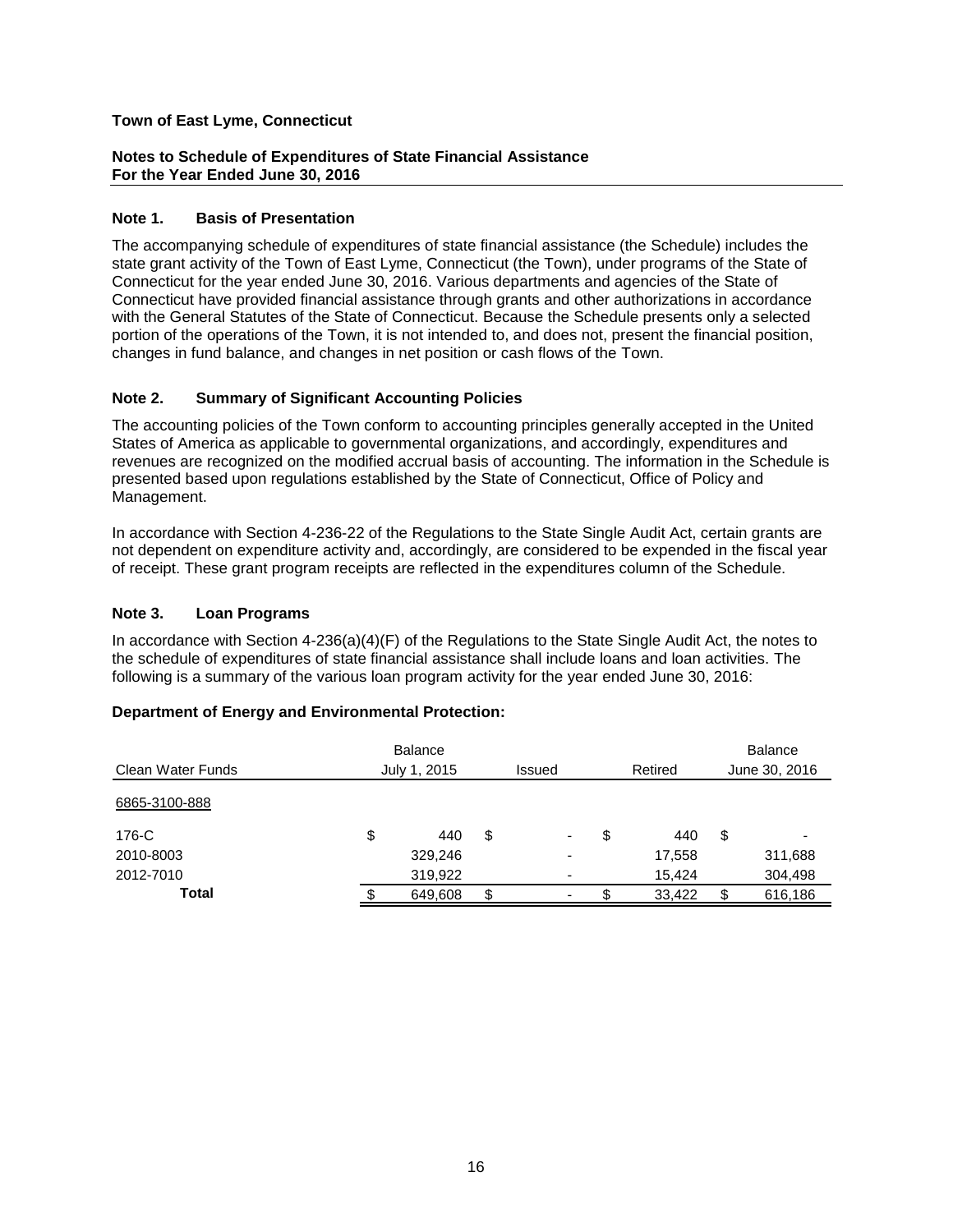# **Schedule of State Single Audit Compliance Findings and Questioned Costs For the Year Ended June 30, 2016**

# I. Summary of Auditor's Results

*Financial Statements*

Type of auditor's report issued: Unmodified

Internal control over financial reporting:

| Material weakness(es) identified?<br>$\bullet$<br>Significant deficiency(ies) identified?<br>$\bullet$ | Yes<br>Yes | No.<br>None reported |
|--------------------------------------------------------------------------------------------------------|------------|----------------------|
| Noncompliance material to financial statements<br>$\bullet$<br>noted?                                  | Yes        | No.                  |
| <b>State Financial Assistance</b>                                                                      |            |                      |
| Internal control over major programs:                                                                  |            |                      |

| • Material weakness(es) identified?       | Yes X No |                 |
|-------------------------------------------|----------|-----------------|
| • Significant deficiency(ies) identified? | Yes      | X None reported |

Type of auditor's report issued on compliance for major programs: Unmodified

| • Any audit findings disclosed that are required to |      |     |
|-----------------------------------------------------|------|-----|
| be reported in accordance with Section 4-236-24     |      |     |
| of the Regulations to the State Single Audit Act?   | Yes. | No. |

The following schedule reflects the major programs included in the State Single Audit:

|                                                  | State Core-CT        |     |              |
|--------------------------------------------------|----------------------|-----|--------------|
| State Grantor and Program                        | Number               |     | Expenditures |
| <b>Office of Policy and Management</b>           |                      |     |              |
| Property Tax Relief State-Owned Property         | 11000-OPM20600-17004 | \$. | 874.190      |
| Department of Energy and Enviromental Protection |                      |     |              |
| Small Town Economic Assistance Program           | 12052-DEP43153-40531 |     | 735.635      |
|                                                  |                      |     |              |

 Dollar threshhold used to distinguish between type A and Type B programs:  $$200,000$ 

# II. Financial Statement Findings

- We issued reports, dated July 14, 2017, on internal control over financial reporting and compliance and other matters based on an audit of the basic financial statements performed in accordance with *Government Auditing Standards*.
- Our report on compliance indicated no reportable instances of noncompliance.
- Our report on internal control over financial reporting noted two matters (IC016-001 and IC2016-002)
- III. State Financial Assistance Findings and Questioned Costs

No matters to report.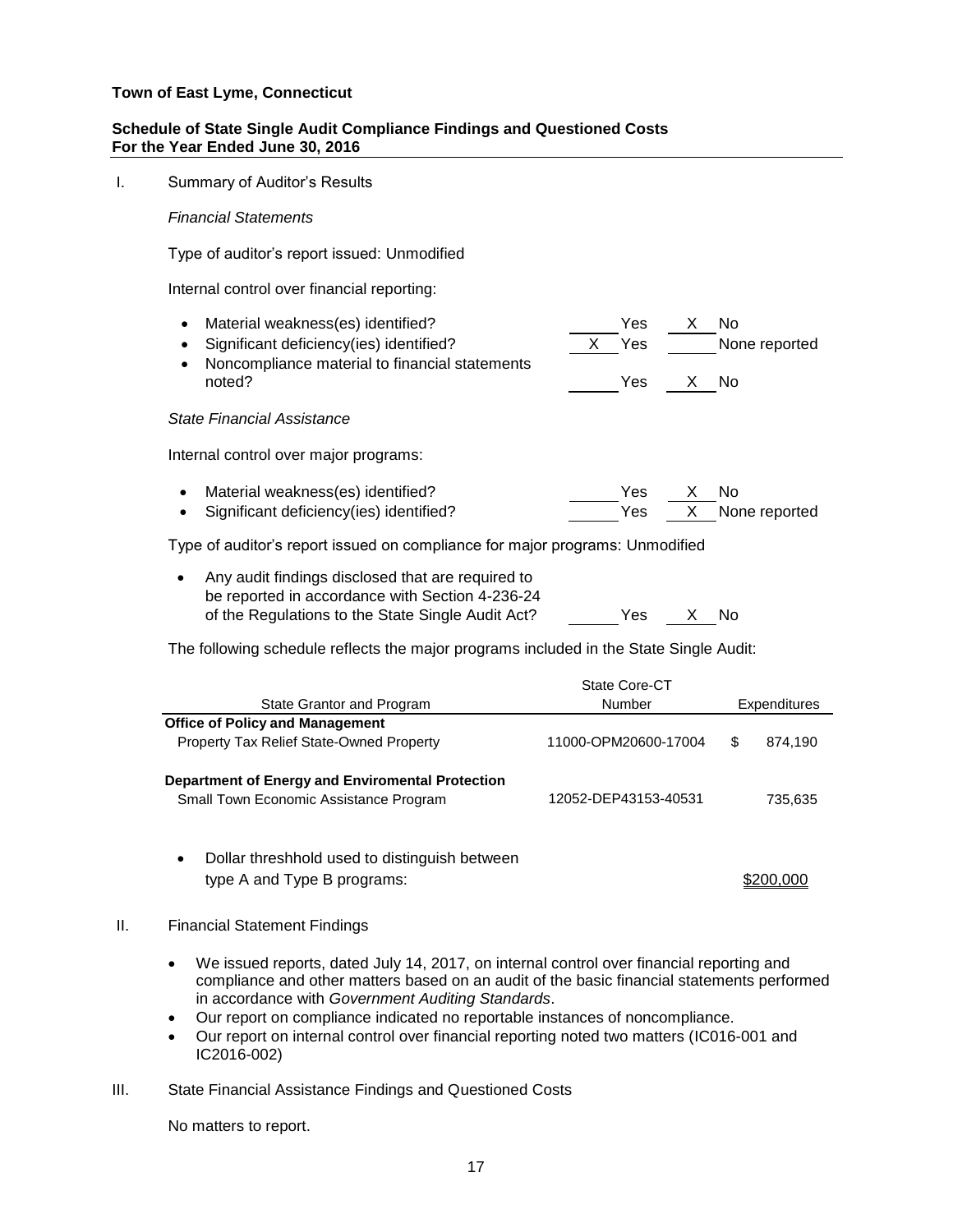# **Summary of Prior Year State Financial Assistance Audit Findings For the Year Ended June 30, 2016**

There were no findings in the prior year for the State Single Audit.